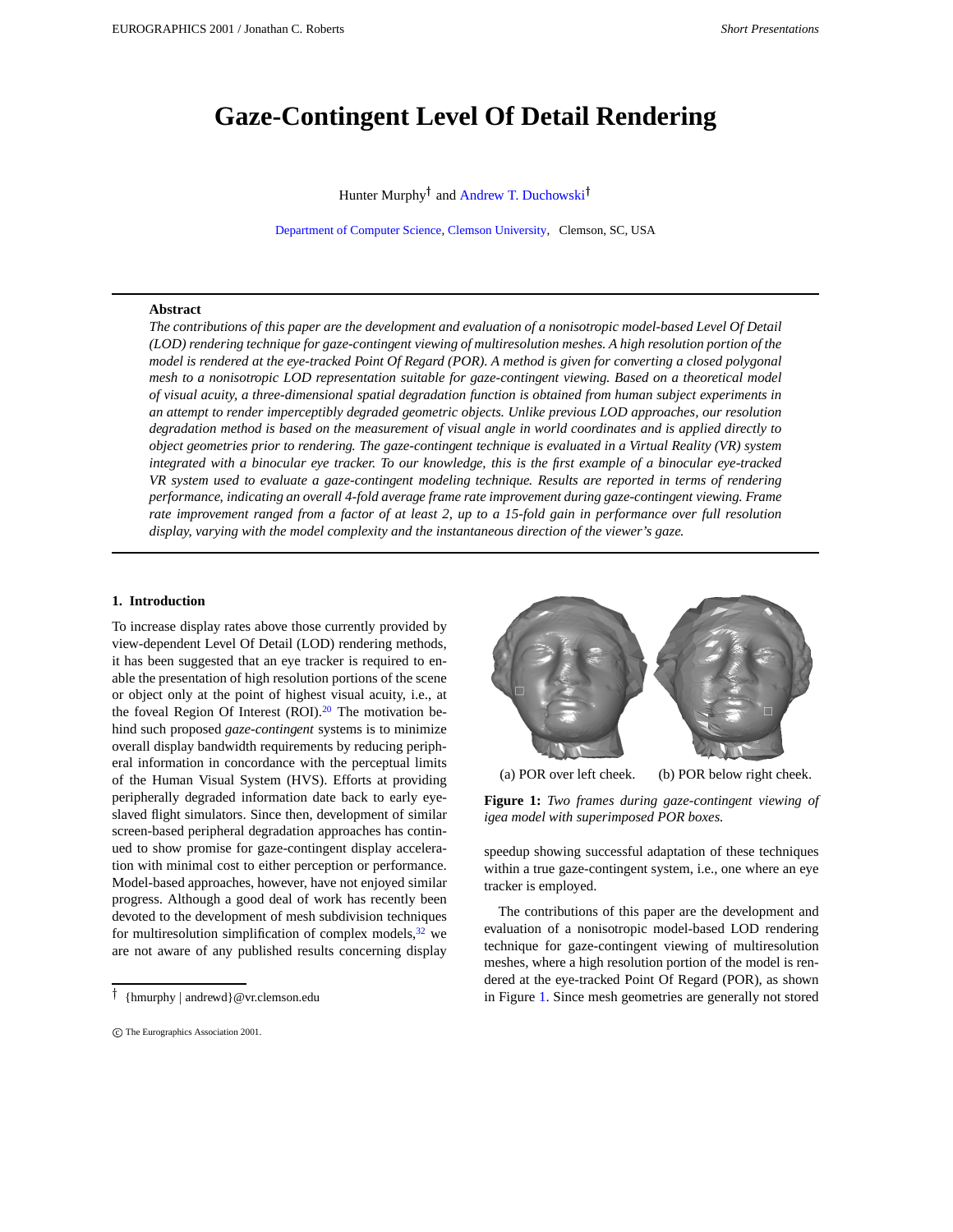<span id="page-1-2"></span>with the information necessary for such a display scheme, a method is given for converting closed polygonal meshes to representations suitable for gaze-contingent display. The modeling technique is then evaluated in a Virtual Reality (VR) system integrated with a binocular eye tracker. Evaluation consists of the determination of an empirical resolution degradation function and the measurement of resultant rendering performance.

The paper is organized as follows. Section [2](#page-1-1) briefly surveys eye tracking applications and gaze-contingent interaction techniques, and summarizes previous geometric modeling work suitable for gaze-contingent display. Graphics and eye tracking hardware components are described in Section [3,](#page-3-1) along with techniques related to eye tracker and VR system integration provided in Section [4.](#page-3-0) Section [5](#page-4-0) gives details of the nonisotropic LOD technique developed for gazecontingent viewing in VR, and Section [6](#page-6-0) gives the spatial acuity degradation function obtained from human subject trials. Section [7](#page-7-0) reports the resultant rendering performance, followed by concluding remarks in Section [8.](#page-8-5)

#### <span id="page-1-1"></span>**2. Background**

Interest in gaze-contingent interface techniques has endured since early implementations of eye-slaved flight simulators and has since permeated several domains including humancomputer interaction, teleoperator environments, and vi-sual communication modalities.<sup>[8](#page-8-4)</sup> The use of eye trackers in graphical systems falls into two general application types: *diagnostic* and *interactive*.

Diagnostic applications typically involve the recording of eye movements over time, i.e. scanpaths, for *post facto* analysis of the user's overt visual attention over a given stimulus. For example, Duchowski et al. use an eye tracker to record eye movements in a virtual aircraft cargo bay for inspection training.[4](#page-8-3) Other examples of diagnostic applications can be found elsewhere.<sup>[6](#page-8-2)</sup> Diagnostic systems generally do not require the display to react to the user's gaze, and are therefore outside the scope of this paper.

Interactive eye tracking systems, on the other hand, typically respond in some way to the location of the user's gaze. Early noteworthy examples date back to the work of Starker and Bolt<sup>[27](#page-9-10)</sup> and Jacob.<sup>[11](#page-8-1)</sup> Such interactive systems may be classified by two application sub-types: *selective* and *gazecontingent*. The latter can be further delineated in terms of display processing, as shown in the hierarchy in Figure [2.](#page-1-0)

In selective applications, as exemplified by Jacob's work, the user's gaze acts as an alternate mode of input, often compared to a pointing device. For example, Tanriverdi and Jacob have recently used an eye tracker as a selection device in VR.[28](#page-9-9)

In gaze-contingent displays, the objective is to partition the display into two imperceptible spatial regions, a high-



**Figure 2:** *Hierarchy of eye tracking applications.*

<span id="page-1-0"></span>resolution foveal ROI surrounded by a low-resolution peripheral region. There are two main approaches: *screenbased* and *model-based*. The former deals with the manipulation of framebuffer contents just prior to display. The periphery of the display is often masked or smoothed in some way, reducing the bandwidth requirements by compressing the information (in bits-per-pixel) required to display or transmit the final image.

The idea of gaze-contingent displays is not new and dates back to early military applications.<sup>[13](#page-9-8), [17](#page-9-7)</sup> In the Super Cockpit Visual World Subsystem, Kocian considered visual factors including contrast, resolution, and color in the design of a head-tracked display. In their Simulator Complexity Testbed (SCTB), Longridge et al. included an eye-slaved ROI as a major component of the Helmet Mounted Fiber Optic Display (HMFOD). This ROI provided a high resolution inset in a low resolution (presumably homogeneous) field which followed the user's gaze. The precise method of peripheral degradation was not described apart from the criteria of low resolution. However, the authors did point out that a smooth transition between the ROI and background was necessary in order to circumvent the possibility of a perceptually disruptive edge artifact.

Recently, sophisticated approaches have been developed for ROI-based image and video coding.<sup>[14](#page-9-6), [5](#page-8-0), [18](#page-9-5), [23](#page-9-4)</sup> For screenbased VR rendering the work of Watson et al. is particularly relevant.[31](#page-9-3) The authors studied the effects of LOD peripheral degradation on visual search performance. Both spatial and chrominance detail degradation effects were evaluated in Head Mounted Displays (HMDs). To sustain acceptable frame rates, two polygons were texture mapped in real-time to generate a high resolution inset within a low resolution display field. The authors suggested that visual spatial and chrominance complexity can be reduced by almost half without degrading performance.

In an approach similar to Watson's, Reddy used a viewdependent screen-based LOD technique to evaluate both perceptual effects and system performance gains.[24](#page-9-2) The author reported a perceptually modulated LOD system which affords a factor 4.5 improvement in frame rate. It is not entirely clear how the LOD model was constructed, i.e. what was the method of degradation, nor is it clear what kind of apparatus was used. Reddy's empirical evaluation of the LOD model was performed on a  $43.6 \times 33.4$  degree Field Of View (FOV) display, presumably a desktop monitor without the use of an eye tracker.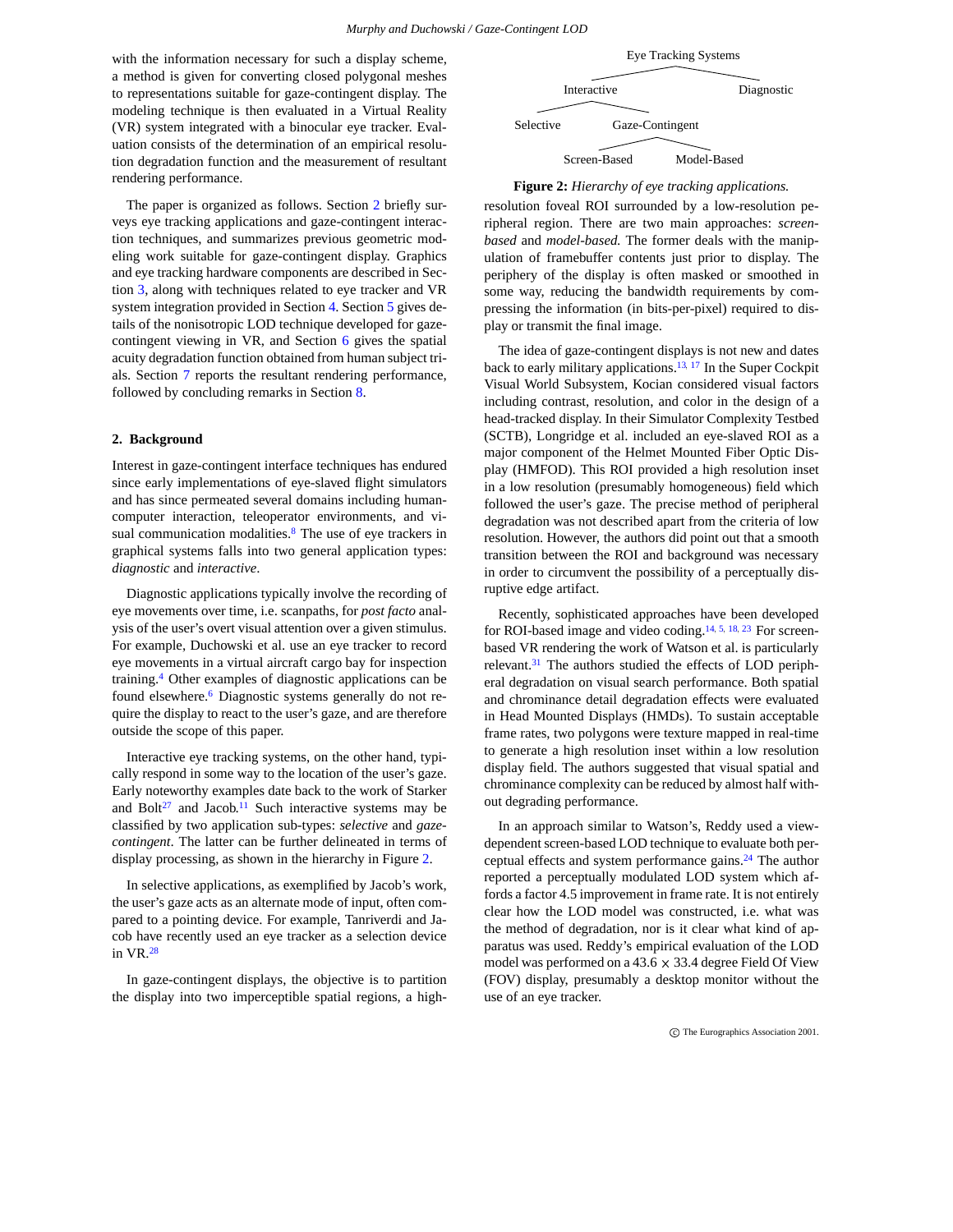<span id="page-2-0"></span>As an alternative to the screen-based peripheral degradation approach, model-based methods aim at reducing resolution by directly manipulating the model geometry prior to rendering. The technique of simplifying the resolution of geometric objects as they recede from the viewer, as origi-nally proposed by Clarke,<sup>[1](#page-8-9)</sup> is now standard practice, partic-ularly in real-time applications such as VR.<sup>[29](#page-9-18)</sup> Clarke's original criteria of using the projected area covered by the object for descending the object's LOD hierarchy is still widely used today. However, as Clarke suggested, the LOD management typically employed by these polygonal simplification schemes relies on pre-computed fine-to-coarse hierarchies of an object. This leads to uniform, or *isotropic* in terms of resolution degradation, simplification of objects.

A gaze-contingent model-based adaptive rendering scheme was proposed by Ohshima et al., where three visual characteristics were considered: central/peripheral vi-sion, kinetic vision, and fusional vision.<sup>[22](#page-9-17)</sup> The LOD algorithm generated isotropically degraded objects at different visual angles. Although the use of a binocular eye tracker was proposed, the system as discussed used only head tracking as a substitute for gaze tracking.

Isotropic object degradation is not always desirable, especially when viewing large objects at close distances. In this case, traditional LOD schemes will display an LOD mesh at its full resolution even though the mesh may cover the entire field of view. Since acute resolvability of human vision is limited to the foveal  $5^\circ$ , object resolution need not be uniform. This is the central tenet of gaze-contingent systems.

Numerous multiresolution mesh modeling techniques suitable for gaze-contingent viewing have recently been developed.[32](#page-9-0) Techniques range from multiresolution representation of arbitrary meshes to the management of LOD through peripheral degradation within an HMD where gaze position is assumed to coincide with head direction.<sup>[16](#page-9-16), [21](#page-9-15), [9](#page-8-8), [33](#page-9-14), [25](#page-9-13)</sup> Although some of these authors address view and gaze dependent object representation, few results concerning display speedup are as yet available showing successful adaptation of these techniques within a true gaze-contingent system, i.e. one where an eye tracker is employed. Due to the advancements of multiresolution modeling techniques and to the increased affordability of eye trackers, it is now becoming feasible to extend the LOD approach to gaze-contingent displays, where models are rendered *nonisotropically*.

An early example of a nonisotropical model-based gazecontingent system, where gaze direction is directly applied to the rendering algorithm, was presented by Levoy and Whitaker.<sup>[15](#page-9-11)</sup> The authors' spatially adaptive near real-time ray tracer for volume data displayed an eye-slaved ROI by modulating both the number of rays cast per unit area on the image plane and the number of samples drawn per unit length along each ray as a function of local retinal acuity. The ray-traced image was sampled by a nonisotropic con-

c The Eurographics Association 2001.

volution filter to generate a  $12^{\circ}$  foveal ROI within a  $20^{\circ}$ mid-resolution transitional region. Based on preliminary estimates, the authors suggested a reduction in image generation time by a factor of up to 5. An NAC Eye Mark eye tracker was used to determine the user's POR while viewing a conventional  $19''$  TV monitor. A chin rest and immobilization strap were used to eliminate the need for head tracking.

Danforth et al. used an eye tracker as an indicator of gaze in a gaze-contingent multiresolution terrain navigation environment.[2](#page-8-7) A surface, represented as a quadrilateral mesh, was divided into fixed-size (number of vertices) sub-blocks, allowing rendering for variable LOD on a persub-block basis. Resolution level was chosen per sub-block, based on viewer distance. The resolution level was not discrete; it was interpolated between the pre-computed discrete levels to avoid "popping" effects. The approach used is reasonably effective; however, it is not clear whether the technique is applicable to arbitrary meshes.

Perhaps the most closely related work to the current modeling approach is that of Luebke et al. Recently, the authors have developed a gaze-directed LOD technique to facilitate the gaze-contingent display of geometric objects.[19](#page-9-12) To test their rendering approach the authors employed a tablemounted monocular eye tracker to measure the viewer's realtime location of gaze over a desktop display. While this work shows the feasibility of employing an eye tracker, the implementation framework used by the authors lacked a head tracker and required a chin rest to ensure tracker accuracy.

Here we present an object-based LOD method, similar to that of Ohshima et al., where objects are modeled for gazecontingent viewing. Unlike their approach, resolution degradation is applied nonisotropically, i.e. objects are not necessarily degraded uniformly. We chose to follow the work of Eck et al.[7](#page-8-6) as a suitable starting point for developing our modeling technique. We summarize the main points of our strategy, identifying differences of our implementation where appropriate. We then discuss a spatial degradation function obtained from human subject trials.

It should be noted that our spatial degradation function for LOD selection differs significantly from the area-based criteria originally proposed by Clarke. Instead of evaluating the screen coverage of the projected object, our degradation function is based on the evaluation of visual angle in world coordinates. Since gaze-contingent LOD management relies on the selection of object polygons for multiresolution reconstruction it was deemed simpler to follow a ray casting approach, as suggested by Levoy and Whitaker,<sup>[15](#page-9-11)</sup> rather than to pursue a polygonal screen coverage calculation as proposed by Clarke.

System performance measurements are obtained from experiments using a binocular eye tracker built into an HMD. To our knowledge, this is the first example of a binocular eye-tracked Virtual Reality system used to evaluate a gazecontingent modeling technique.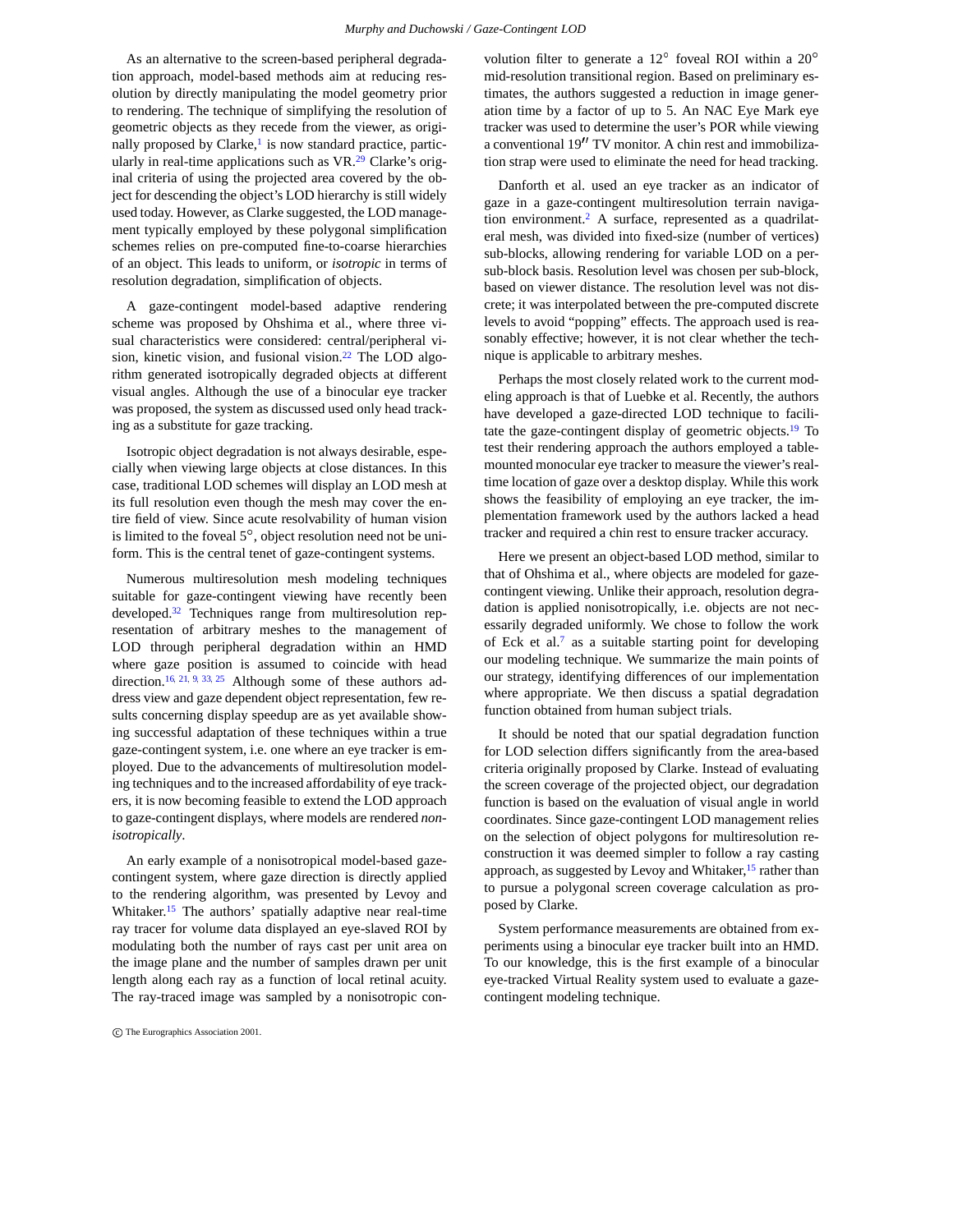## <span id="page-3-1"></span>**3. Hardware Components**

Our primary rendering engine, housed in the Virtual Reality Eye Tracking [\(VRET\)](http://www.vr.clemson.edu/eyetracking/) lab at Clemson, is a dual-rack, dual-pipe, SGI Onyx2® InfiniteReality2™ system with 8 raster managers and 8 MIPS $\circledR$  R12000<sup>TM</sup> processors, each with 8MB secondary cache. It is equipped with 8Gb of main memory and 0.5Gb of texture memory.

Multi-modal hardware components include a binocular eye tracker mounted within a Virtual Research V8 (highresolution) HMD. The V8 HMD offers 640×480 resolution per eye with individual left and right eye feeds. HMD position and orientation tracking is provided by an Ascension 6 Degree-Of-Freedom (6DOF) Flock Of Birds (FOB).

The eye tracker is a video-based, corneal reflection unit, built jointly by Virtual Research and ISCAN. Each of the binocular video eye trackers is composed of a miniature digital camera and infrared light sources, with the dual optics assemblies connected to a dedicated personal computer (PC). The ISCAN RK-726PCI High Resolution Pupil/Corneal Reflection Processor uses corneal reflections (first Purkinje images) of infra-red LEDs mounted within the helmet to measure eye movements. Figure [3](#page-3-3) shows the dual cameras and infra-red LEDs of the binocular assembly, with a picture of the helmet inset at top-center. The processor operates



**Figure 3:** *Closeup of HMD binocular eye tracker optics.*

<span id="page-3-3"></span>at a sample rate of 60Hz and the subject's eye position is determined with an accuracy of approximately 0.3 degrees over a  $\pm 20$  degree horizontal and vertical range using the pupil/corneal reflection difference. The maximum spatial resolution of the calculated POR provided by the tracker is  $512 \times 512$  pixels per eye.

The binocular eye tracking assembly allows the measurement of vergence eye movements, which in turn provides the capability of calculating the three-dimensional virtual coordinates of the viewer's gaze. Using the vendor's proprietary software and hardware, the PC calculates the subject's real-time POR from the video eye images. In the current gaze-contingent VR configuration, the eye tracker is treated as a black box delivering real-time eye movement coordinates  $(x_l, y_l, t)$  and  $(x_r, y_r, t)$  over a 19.2 Kbaud RS-232 serial connection, and can be considered as an ordinary positional tracking device.

# <span id="page-3-0"></span>**4. Eye Tracking**

## **4.1. Eye Tracker Coordinate Mapping**

A critical concern in designing a gaze-contingent VR system is the mapping of eye tracker coordinates to the application program's reference frame. The eye tracker calculates the viewer's POR relative to the eye tracker's screen reference frame, e.g., a  $512 \times 512$  pixel plane, perpendicular to the optical axis. The eye tracker returns a sample POR coordinate pair for each eye. These coordinate pairs must be mapped to the extents of the application program's viewing window.

Raw eye tracker coordinates are in the range  $[0, 511]$ . In practice, the usable, or effective, coordinates are dependent on: (a) the size of the application window, and (b) the position of the application window, both relative to the eye tracker's reference frame. Proper mapping between eye tracker and application coordinates is achieved through the measurement of the application window's extents in the eye tracker's reference frame. This is accomplished by using the fine cursor movement and cursor location readout of the eye tracker.

To obtain the extents of the application window in the eye tracker's reference frame, the application window's corners are measured with the eye tracker's cursor. Figure [4](#page-3-2) illustrates an example of a  $600 \times 450$  application window as it would appear on the eye tracker scene monitor. Given the ex-



**Figure 4:** *Mapping measurement example.*

<span id="page-3-2"></span>tents of both application and eye tracker screen coordinates, a simple linear interpolation mapping is used to map raw POR data to the graphics screen coordinates.<sup>[4](#page-8-3)</sup> While seemingly trivial, this mapping is key to proper calculation of the gaze vector in world coordinates from raw POR data and is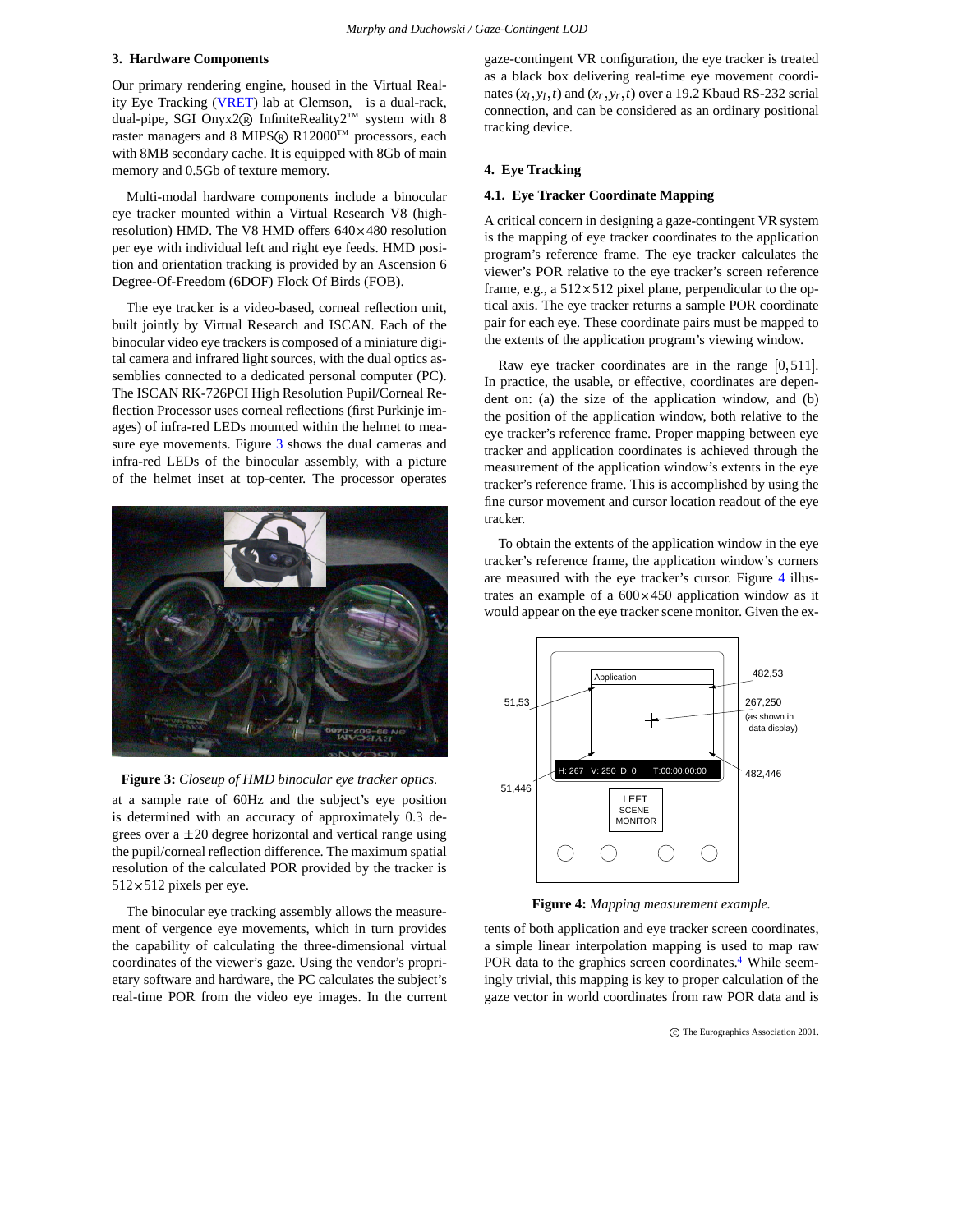<span id="page-4-3"></span>also essential for alignment of target points displayed by the application program during calibration of the eye tracker.

## **4.2. Gaze Vector Calculation**

The calculation of gaze in three-space depends only on the relative positions of the two eyes on the horizontal axis. The parameters of interest are the three-dimensional virtual coordinates,  $(x_g, y_g, z_g)$ , which can be determined from tradi-tional stereo geometry calculations.<sup>[10](#page-8-10)</sup> Helmet tracking determines both helmet position and the (orthogonal) directional and up vectors, which determine head-centric coordinates.

Given instantaneous eye tracked coordinates,  $(x_l, y_l)$  and  $(x_r, y_r)$ , in the left and right image planes (mapped from eye tracker screen coordinates to the near view plane), and head-tracked head position coordinates,  $(x_h, y_h, z_h)$ , the coordinates of the gaze point,  $(x_g, y_g, z_g)$ , are determined by the relations:

$$
x_g = (1 - s)x_h + s(x_l + x_r)/2 \tag{1}
$$

$$
y_g = (1 - s)y_h + s(y_l + y_r)/2 \tag{2}
$$

$$
z_g = (1 - s)z_h + sf \tag{3}
$$

<span id="page-4-2"></span>where  $s = b/(x_l - x_r + b)$ , *b* is the baseline distance between the left and right eye centers, and *f* is the distance to the near viewing plane along the head-centric *z*-axis.

Note that since the vertical eye tracked coordinates  $y_l$  and  $y_r$  are expected to be equal (since gaze coordinates are assumed to be epipolar), the vertical coordinate of the central view vector defined by  $(y_l + y_r)/2$  is somewhat extraneous; either  $y_l$  or  $y_r$  would do for the calculation of the gaze vector. However, since eye tracker data is also expected to be noisy, this averaging of the vertical coordinates enforces the epipolar assumption.

To enable gaze-contingent LOD rendering, it is necessary to calculate the intersection of the user's gaze with the environmental polygons. To calculate gaze direction, the gaze point is expressed parametrically as a point on a ray with origin  $(x_h, y_h, z_h)$ , with the ray emanating along a vector scaled by parameter *s*. That is, rewriting Equations  $(1)$ – $(3)$  in vector notation,  $\mathbf{g} = \mathbf{h} + s\mathbf{v}$ , where **h** is the head position, **v** is the central gaze vector and *s* is the scale parameter as defined previously. To align the gaze vector with the current head orientation, it is first transformed to the instantaneous headcentric reference frame by multiplying the gaze vector **v** by the orientation matrix returned by the head tracker. Further technical details of the eye tracking system integration may be found elsewhere.<sup>[6](#page-8-2)</sup>

#### <span id="page-4-0"></span>**5. Multiresolution Geometric Modeling**

The process of converting the original mesh to a multiresolution representation involves three primary steps: partitioning the mesh into tiles, mapping the tiles to *n*-gons, and remeshing into multiresolution form. These steps closely follow the

c The Eurographics Association 2001.

work of Eck et al.;<sup>[7](#page-8-6)</sup> only a brief review of this approach is given with deviations from the original process identified where appropriate.

# **5.1. Tiling**

Because mesh files rarely contain explicit connectivity information, implicit connectivity information is extracted by growing tiles across the entire surface of the mesh. Tiles partition a mesh into local groups where each tile is a contiguous subset of the original mesh, i.e., a set of faces enclosed within a single non-self-intersecting boundary. Tiling is facilitated through the use of a Voronoi diagram, in this case a group of tiles in which the geodesic distance from any face in a tile to the centroid of the tile is shorter than its distance to any other tile's centroid. Since the mesh geometry is inherently discrete, a true Voronoi diagram is difficult to construct. A discrete approximation is used instead.

Construction of the Voronoi diagram is accomplished by using Dijkstra's Shortest Path algorithm. A priority queue is initialized with a random face that serves as the seed for a new tile. The face with the shortest geodesic distance from the centroid of its assigned tile is removed and checked against the existing faces in the tile for violations of the single boundary rule. A triangle violating this rule is added to the priority queue as a new tile seed. Assuming no violation occurred, the face's neighbors are added to the priority queue and the process is repeated until the priority queue is empty.



**Figure 5:** *Original mesh and Voronoi tiling with boxes superimposed over selected corner vertices.*

<span id="page-4-1"></span>Upon completion of the initial partitioning process two additional conditions are addressed. First, exactly three tiles must meet at any corner (See Figure [5\)](#page-4-1). Examination of the faces sharing a corner vertex can reveal violations, resulting in one of the faces being added to the priority queue as a new tile seed. Second, a tile may share only one edge with a neighbor. If more than two corners are shared between tiles, a violation occurs and a face from the offending corner vertex is added to the priority queue as a new tile seed. Enforcement of these two rules allows the Voronoi tiling to be converted to its dual Delaunay triangulation.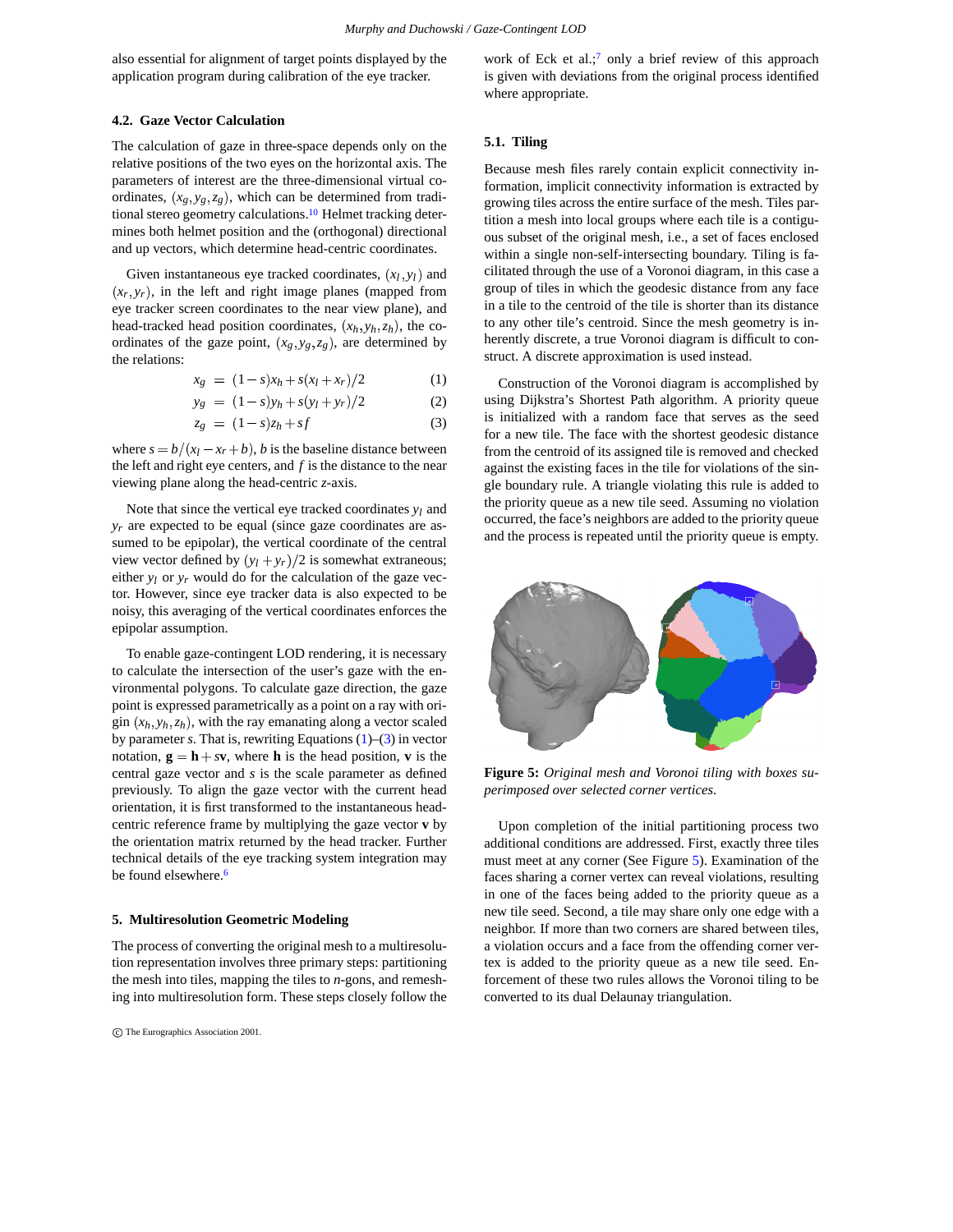

A final smoothing operation is applied to each tile to ensure that each boundary vertex is of degree three, which is required during the mapping process to prevent the formation of degenerate triangles. If a non-corner vertex with only two edges is discovered, the face in the tile to which the vertex belongs is surrendered to the tile with which the boundary is shared.

Eck et al. designed their tiling approach to provide subdivision connectivity, a requirement for their waveletbased LOD models. Wavelet-based geometric reconstruction was deemed too computationally costly for real-time nonisotropic mesh reconstruction, obviating the need for Delaunay triangulation. In addition, only closed meshes were considered, further reducing the computational burden. If the tiles cover the entire mesh and adhere to the three requirements specified above, mapping of the tiles can occur. A completed tiling of the *igea* model is shown in Figure [5.](#page-4-1)

## **5.2. Harmonic Mapping**

Mapping each tile to a planar *n*-gon can be visualized as pegging the corner vertices of an elastic tile and allowing it to flatten under its own internal tension. Piecewise linear harmonic maps, by minimizing total elastic energy, minimize distortion of the tile's topology. The *n*-gon to which the tile is pegged is constructed by affixing the corner vertices to a circle with arc-lengths between corner vertices proportional to tile edge lengths in the original mesh. These new coordinates are assigned to the appropriate corner vertices. Boundary vertices are also assigned new coordinates by maintaining the ratio between the original corner vertex positions and the new corner vertex positions. Spring constants  $\kappa_{i,j}$ , shown in Figure [7](#page-5-1) as derived by Eck et al., are defined along triangle edges to minimize topological distortion. In some cases uniform spring constants must be used to allow the system to converge. While the total energy  $\sum \kappa_{i,j} ||e_{i,j}||$  is greater than a preset limit, each vertex is displaced by the scaled sum of forces acting directly on it. When the energy of the tile has been minimized, the original points have been mapped to locations on the *n*-gon. A mapped tile is shown in Figure [6.](#page-5-0)

<span id="page-5-0"></span>

**Figure 7:** *Spring constants used in harmonic mapping.*

#### <span id="page-5-1"></span>**5.3. Remeshing**

Once all the points in a tile are mapped, the new mesh can be projected onto the planar *n*-gon. The first of the multiresolution levels is constructed by connecting two adjacent corners of the map to the center of the map, creating one face. Each face is then 4-to-1 split by bisecting its edges (referred to as parametrically uniform resampling by Eck et al.) creating four new faces in the next level of subdivision. These are stored in a complete quadtree data structure for efficient rendering. The process continues recursively to a predefined level of subdivisions, each level a closer approximation to the original mesh than its predecessor. Once the new mesh has been defined on the *n*-gon, the 2D points are mapped to 3D from their barycentric coordinates defined for each face in the original mesh. This means that each point in the new mesh lies exactly on the surface of the original mesh. When this process has been repeated for every tile, a new multiresolution approximation of the original mesh has been created.

#### **5.4. Geometric Reconstruction**

Given a multiresolution representation of an object, it can now be rendered in a gaze-contingent manner. Our approach is to calculate the visual angle θ in world coordinates between the gaze vector **v** and the vertices of each triangle in the level one (coarsest) geometry. An acuity-based resolution degradation function (see below) modeling peripheral falloff is used to select triangles for further subdivision (higher resolution approximation). If any vertex in the triangle being tested falls within the current range of the degradation function, each triangle in its next level of subdivision is recursively tested at the next highest degradation level. For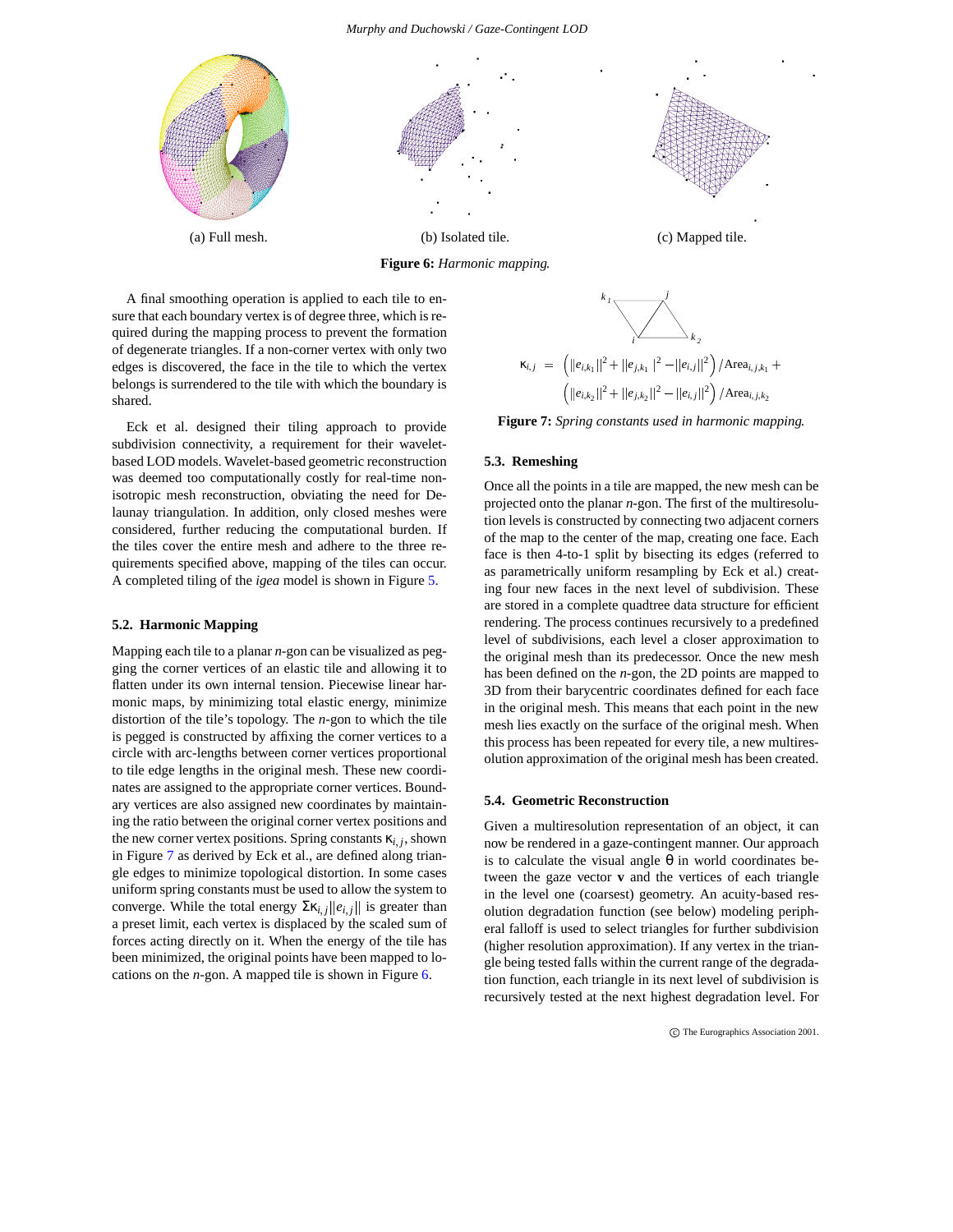<span id="page-6-3"></span>

**Figure 8:** *Gaze-contingent geometric reconstruction.*

<span id="page-6-2"></span>example, as illustrated in Figure [8,](#page-6-2) ∆*ABC* is tested against the furthest range of the degradation function. Vertices *B* and *C* fall within that range, so ∆*ABC* is tested at its next highest resolution (subdivision level), this time against  $\theta_{[n-1]}$ . Vertex *B* of ∆*DBE* falls within that range, resulting in ∆*DBE* being tested at its next highest resolution against  $\theta_{n-2}$ .

## <span id="page-6-0"></span>**6. Estimating Resolution Degradation**

An experiment was conducted to find a resolution degradation function and to compare the resultant function with a theoretical model of visual acuity. At photopic light levels (daylight) foveal acuity is fairly constant within the central  $2^{\circ}$  (visual angle) and drops approximately linearly from there to the  $5^\circ$  foveal border. Beyond  $5^\circ$  acuity drops sharply (approximately exponentially). At scotopic light levels (nighttime) acuity is poor at all eccentricities. We considered an eccentric visual acuity function at photopic light levels reported by Davson<sup>[3](#page-8-11)</sup> as a starting point for model resolution degradation when viewing a model at a constant distance.

To model resolution degradation as an object recedes, we also considered visual resolution as a function of stimulus distance (depth). Visual resolution is necessarily dependent upon the quality of its optical components, and variations with stimulus distance result from inaccuracies in accommo-dation (focusing).<sup>[12](#page-9-20)</sup> The correction of accommodative errors effectively eliminates these variations. Interferometric resolution studies have shown that the effect is dioptric and it is highly likely that the accommodation mechanism is the specific component of visual optics responsible for the phenomenon. We therefore hypothesized that relative spatial acuity diminishes at increased depth. To arrive at an initial estimate of depth scale factor, we considered the National Bureau of Standards (NBS) resolution chart. This chart is constructed of square wave gratings over a wide range of spatial frequencies based on a sequence described by the equation,  $\sigma(i) = \sigma(1)r^{i-1}$  in cycles/unit distance, where  $\sigma(i)$ is the spatial frequency of the  $i^{\text{th}}$  pattern,  $\sigma(1)$  is the spatial

frequency of the first pattern, and  $r$  is the size ratio.<sup>[26](#page-9-19)</sup> The spatial frequency of the NBS chart ranges from 1.0 c/mm to 18 c/mm, with  $\sigma(1) = 1.0$  c/mm and  $r = 1.122$ . The chart is constructed by reducing the size of successive square gratings by factor  $r^{i-1}$ . We therefore expected visual acuity, and hence model resolution, to degrade with distance at a similar rate. Figure [9](#page-6-1) shows the expected acuity function.



<span id="page-6-1"></span>**Figure 9:** *Expected 3D acuity function. The diagram is plotted with unit depth (bot. right axis) vs. deg. visual angle (bot. left axis), where cell shading indicates % rel. acuity as a fcn. of eccentricity and distance, with brightest value*  $indicating 100%$  at  $(0,0)$ , the *top-most* cell.

# **6.1. Participants**

Four participants with a broad range of experience were recruited in an attempt to reduce bias induced by foreknowledge of VR and eye tracking. The group consisted of 2 males and 2 females between the ages of 21 and 47, all with normal or corrected to normal vision. Participants were individually briefed on equipment use prior to the experiment and a nontechnical explanation of the graphical system was given to familiarize them with the effects they were about to observe and evaluate.

## **6.2. Procedure**

Each participant was immersed in a virtual environment containing a single multiresolution object. A short 5-point eye tracker calibration sequence was performed at the beginning of each trial. Following a modified two-alternativeforced-choice (2AFC) (method of limits) threshold detection paradigm, the participant was asked to focus on the object and to respond verbally to changes in the appearance of the object when prompted. Between responses, the experimenter manipulated the degradation function by gradually increasing the resolution level until a detection threshold was reached (the participant reported not perceiving further increases in resolution). To reduce the possibility of error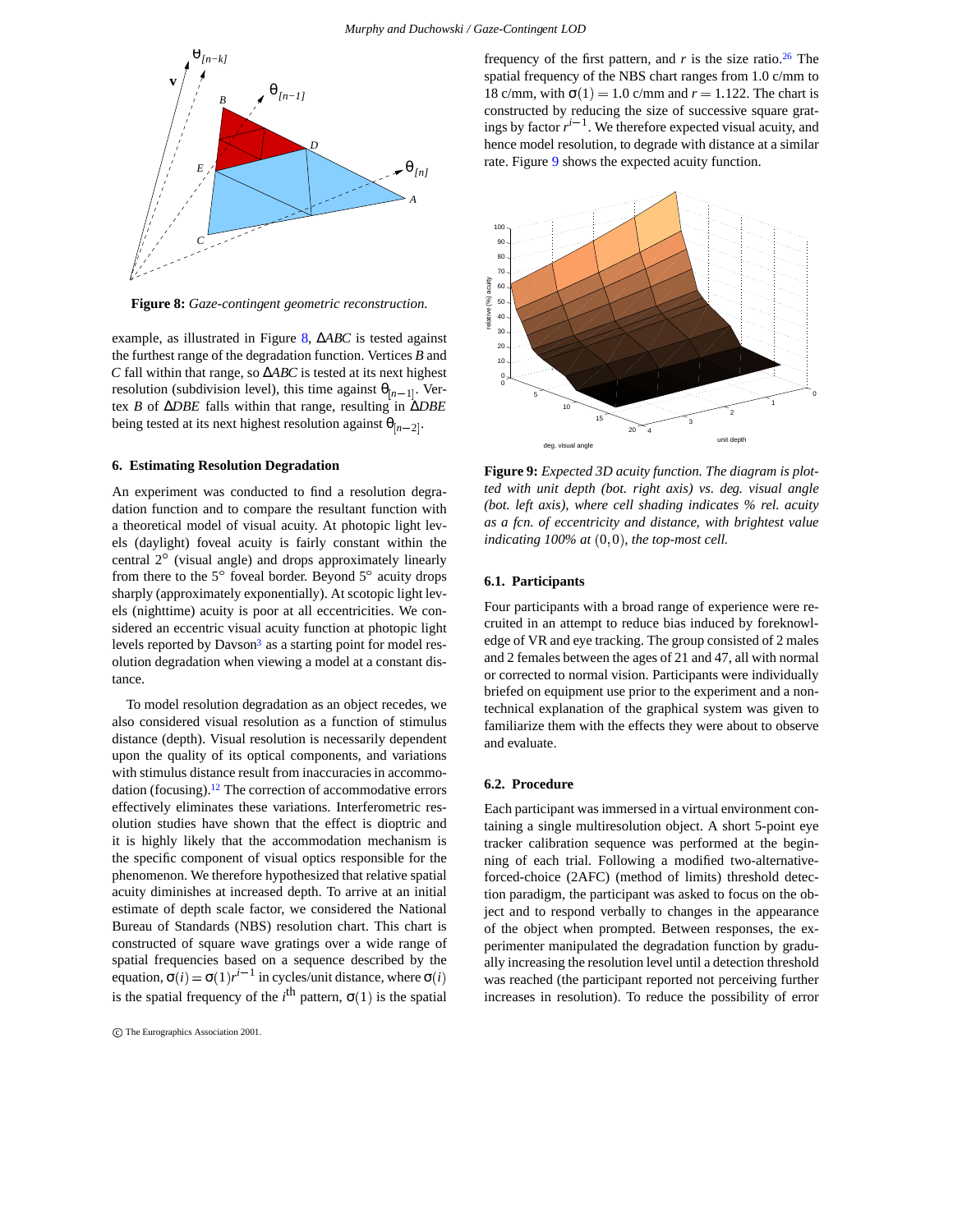<span id="page-7-3"></span>in threshold estimation, a staircase method of stimulus presentation was used, in which the experimenter would first present a series of the stimulus in increasing resolution until the observer changed their response. The series would then be reversed, tracking the stimulus back and forth across the observer's threshold. This process was repeated at 5 successive levels of depth. Assuming the field of view of the HMD is 75.3°  $\times$  58.4° visual angle,<sup>[30](#page-9-21)</sup> the object was successively displayed to subtend  $26^\circ$ ,  $24^\circ$ ,  $22^\circ$ ,  $20^\circ$ , and  $18^\circ$  visual angle.

#### <span id="page-7-2"></span>**6.3. Discussion**

The extents of resolution levels of the empirically derived degradation function are shown in Table [6.3.](#page-7-2) A comparison of the empirically determined degradation function with expected theoretical acuity limits is shown in Figure [10.](#page-7-1) It should be noted that the theoretical acuity function relies on a uniform relative acuity scale, whereas the empirical function is nonuniformly distributed on the same scale. Figure [10\(](#page-7-1)b) was constructed by resampling the data in Table [6.3](#page-7-2) to match the scale of the theoretical visual acuity function in Figure  $10(a)$  $10(a)$ . The two functions plots are simi-

| Depth          | Level 5<br>(fine) | Level 4       | Level 3       | Level 2        | Level 1<br>(coarse) |
|----------------|-------------------|---------------|---------------|----------------|---------------------|
| 0              | $2.5^{\circ}$     | $6.0^\circ$   | $9.8^{\circ}$ | $14.5^{\circ}$ | $15.5^{\circ}$      |
|                | $1.0^\circ$       | $6.3^{\circ}$ | $8.5^{\circ}$ | $14.0^{\circ}$ | $14.5^{\circ}$      |
| $\overline{c}$ | $0.0^\circ$       | $4.3^{\circ}$ | $9.5^{\circ}$ | $11.8^{\circ}$ | $13.3^{\circ}$      |
| 3              | $1.0^\circ$       | $5.0^\circ$   | $9.5^{\circ}$ | $10.8^{\circ}$ | $11.8^{\circ}$      |
| 4              | $0.0^\circ$       | $3.5^{\circ}$ | $8.3^{\circ}$ | $13.5^{\circ}$ | $11.8^{\circ}$      |

**Table 1:** *Deg. fcn.: extent of res. levels (deg. vis. angle).*

lar in terms of spatial resolution degradation (shown as cell shading), with an obvious trend within depths (rows) towards decreased resolution at increased visual angle. This trend is also noticeable between depths (columns), suggesting that as the object recedes, and hence diminishes in size, less detail is required. One anomaly in the data is the Level 2 geometry at Depth 4: this is most likely due to the small sample size of the experiment.

Two qualitative observations relevant to future gazecontingent applications were noted during the course of the experiment, both stemming from subjects' reports of being aware of peripheral motion. At least two characteristics of the HVS are cooperatively responsible for this phenomenon: selective visual attention, which allows one to attend to objects outside the foveal ROI, and the acute motion sensitivity of the peripheral visual system. To our knowledge, no adequate methods currently exist for tracking attentional deviations from the POR; this would require tracking of both eye motion and brain functions. Recent innovations combining MRI brain imaging and eye tracking technologies may



<span id="page-7-1"></span>**Figure 10:** *Comparison of empirical resolution and theoretical acuity degradation functions. The diagrams are plotted with unit depth (ordinate) vs. deg. visual angle (abscissa), where cell shading indicates % rel. acuity or resolution, with brightest value indicating 100% at* 0 0 *,the top-left cell.*

eventually become suitable for this purpose. To provide imperceptible peripheral degradation in gaze-contingent systems, the motion sensitivity of peripheral vision must be addressed. Our spatial degradation method alone appears to be insufficient for this purpose; a complete gaze-contingent rendering solution may benefit from a hybrid screen- and model-based approach.

#### <span id="page-7-0"></span>**7. Results**

After empirically determining the resolution degradation function, system performance was evaluated in terms of polygon counts and frame rates during gaze-contingent viewing. Minima, maxima, and averages are shown in Table [7.](#page-7-0) The data shows frame rate increases of at least a factor of 2, with up to a 15-fold gain in performance when dis-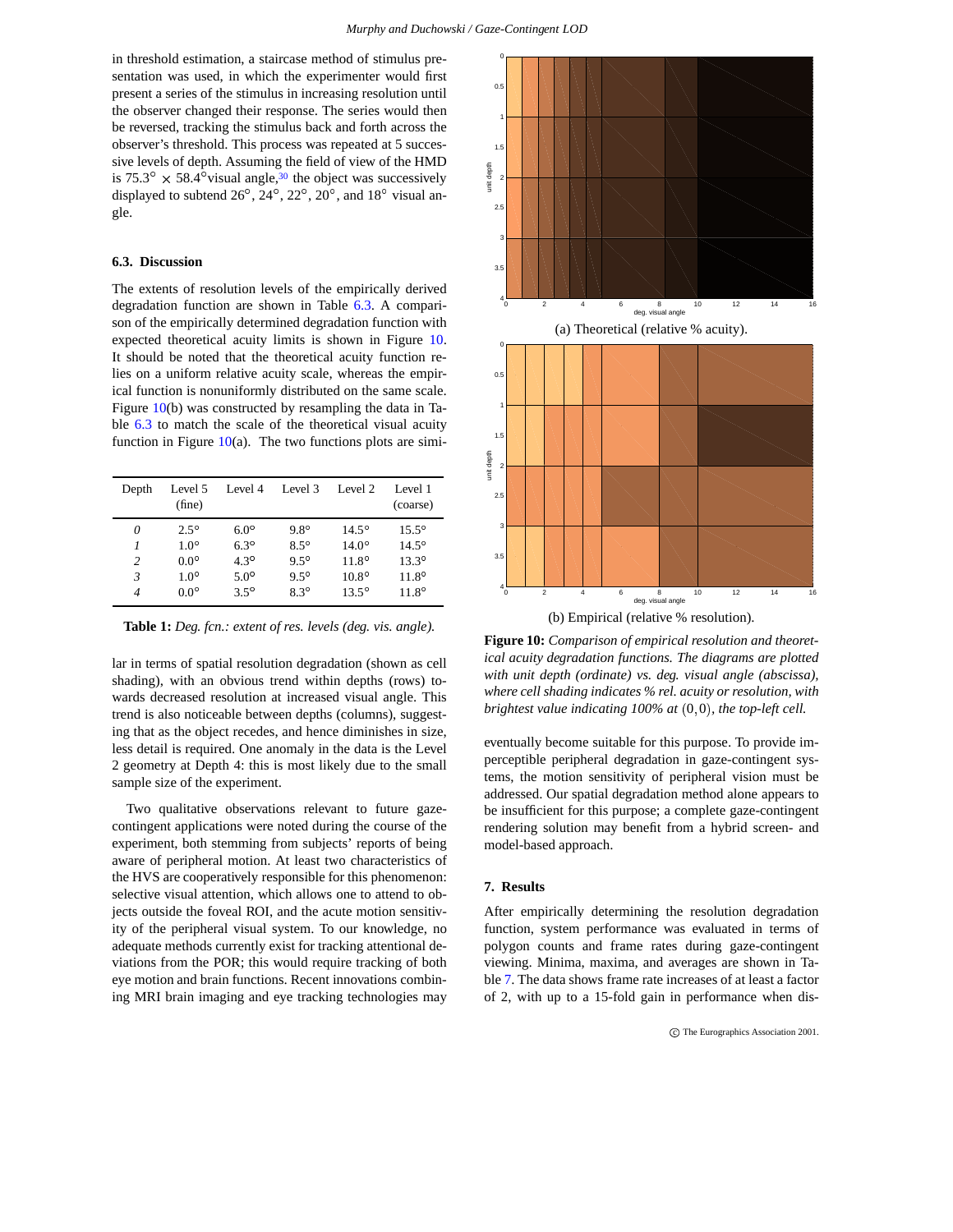| object        | # of faces      | frame rate | gaze-contingent polygon count |               |              | gaze-contingent frame rate |               |               |
|---------------|-----------------|------------|-------------------------------|---------------|--------------|----------------------------|---------------|---------------|
|               |                 |            | min. # faces                  | max. # faces  | avg. # faces | min. fr. rate              | max. fr. rate | avg. fr. rate |
| torus<br>igea | 16384<br>268686 | 82         | 96<br>168                     | 2272<br>42300 | 899<br>16930 | 19                         | 4310<br>2386  | 1628<br>309   |

**NOTES** 

*Average face counts and average frame rates are over typical viewing sequence. Maximum frame rate values should be clamped to appropriate display frequency.*

<span id="page-8-7"></span>**Table 2:** *System performance.*

playing the *igea* model (when the maximum frame rate is clamped to the HMD refresh rate of 60Hz). Combining the results with measurements made for the *torus*, the overall average frame rate improvement is approximately 4-fold in favor of gaze-contingent viewing.

Perhaps the most striking performance gains were observed during a comparison of viewing a scene with 24 *igea* meshes at different locations. Full resolution rendering of the scene resulted in frame rates too low to measure, while gazecontingent viewing allowed near-interactive frame rates (about 20-30 fps).

# <span id="page-8-5"></span>**8. Conclusions**

We have described an operational platform for real-time gaze-contingent nonisotropic rendering of multiresolutional geometric objects. The platform is based on a high-end graphics engine and an electromagnetically tracked helmet equipped with a binocular eye tracker. Tracking software obtains helmet position and orientation in real-time and calculates the direction of the user's gaze. The geometric modeling technique developed for the purpose of gaze-contingent rendering includes an integrated approach to tiling, mapping, and remeshing of closed surfaces. A three-dimensional spatial degradation function, determined empirically from human subject experiments, was found to match the expected theoretical limits of the Human Visual System in terms of spatial acuity at varying eccentricity and depth. The empirical spatial degradation function was subsequently used to imperceptibly display multiresolution objects in a gazecontingent manner. System performance measurements indicate an overall 4-fold average frame rate improvement during gaze-contingent viewing.

#### **Acknowledgments**

This work was supported in part by a University Innovation grant (# 1-20-1906-51-4087) and NSF CAREER award # 9984278.

#### <span id="page-8-9"></span>**References**

1. CLARKE, J. H. Hierarchical Geometric Models for Visible Surface Algorithms. *Communications of the ACM 19*, 10 (October 1976), 547–554. [3](#page-2-0)

c The Eurographics Association 2001.

- 2. DANFORTH, R., DUCHOWSKI, A., GEIST, R., AND MCALILEY, E. A Platform for Gaze-Contingent Virtual Environments. In *Smart Graphics (Papers from the 2000 AAAI Spring Symposium, Technical Report SS-00-04)* (Menlo Park, CA, 2000), AAAI, pp. 66–70. [3](#page-2-0)
- <span id="page-8-11"></span>3. DAVSON, H. *Physiology of the Eye*, 4th ed. Academic Press, New York, NY, 1980. [7](#page-6-3)
- <span id="page-8-3"></span>4. DUCHOWSKI, A., SHIVASHANKARAIAH, V., RAWLS, T., GRAMOPADHYE, A., MELLOY, B., AND KANKI, B. Binocular Eye Tracking in Virtual Reality for Inspection Training. In *Eye Tracking Research & Applications Symposium* (Palm Beach Gardens, FL, 2000), ACM, pp. 89–96. [2,](#page-1-2) [5](#page-4-3)
- <span id="page-8-0"></span>5. DUCHOWSKI, A. T. Acuity-Matching Resolution Degradation Through Wavelet Coefficient Scaling. *IEEE Transactions on Image Processing 9*, 8 (August 2000), 1437–1440. [2](#page-1-2)
- <span id="page-8-2"></span>6. DUCHOWSKI, A. T., AND VERTEGAAL, R. *Course 05: Eye-Based Interaction in Graphical Systems: Theory & Practice*. ACM SIGGRAPH, New York, NY, July 2000. SIGGRAPH 2000 Course Notes, URL: ) <http://www.vr.clemson.edu/eyetracking/sigcourse/>\* , last accessed 9/7/00. [2,](#page-1-2) [5](#page-4-3)
- <span id="page-8-6"></span>7. ECK, M., DEROSE, T., DUCHAMP, T., HOPPE, H., LOUNSBERY, M., AND STUETZLE, W. Multiresolution Analysis of Arbitrary Meshes. In *Computer Graphics (SIGGRAPH '95)* (New York, NY, 1995), ACM, pp. 173–182. [3,](#page-2-0) [5](#page-4-3)
- <span id="page-8-4"></span>8. HELD, R., AND DURLACH, N. Telepresence, time delay and adaptation. In *Pictorial Communication in Virtual and Real Environments*, S. R. Ellis, M. Kaiser, and A. J. Grunwald, Eds. Taylor & Francis, Ltd., London, 1993, pp. 232–246. [2](#page-1-2)
- <span id="page-8-8"></span>9. HOPPE, H. View-Dependent Refinement of Progressive Meshes. In *Computer Graphics (SIGGRAPH '97)* (New York, NY, 1997), ACM. [3](#page-2-0)
- <span id="page-8-10"></span>10. HORN, B. K. P. *Robot Vision*. The MIT Press, Cambridge, MA, 1986. [5](#page-4-3)
- <span id="page-8-1"></span>11. JACOB, R. J. What You Look at is What You Get: Eye Movement-Based Interaction Techniques. In *Hu-*